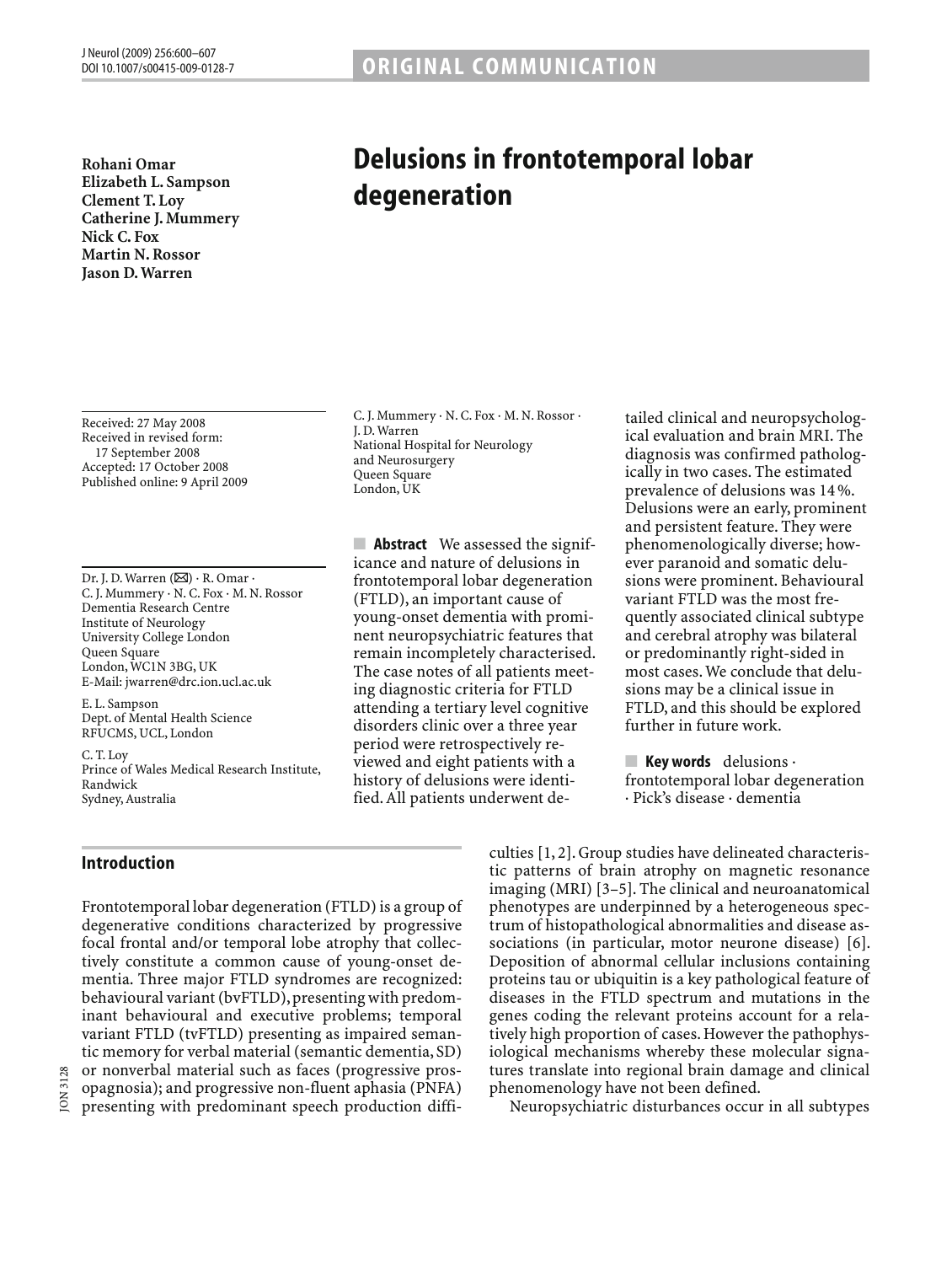of FTLD, particularly bvFTLD [7, 8]. The spectrum of neuropsychiatric phenomena in FTLD is wide and the true status of behavioural and cognitive alterations may be difficult to establish. Diagnosis is often difficult and a primary psychiatric illness may be suspected. While certain behavioural manifestations of FTLD such as abulia or rituals may suggest primary psychiatric illness [9], diagnostic confusion is more likely to arise in patients with FTLD who have prominent positive psychotic symptoms (delusions and hallucinations). Psychotic symptoms are generally regarded as an uncommon feature of FTLD [10], and more often associated with other neurodegenerative conditions such as dementia with Lewy bodies (DLB) and Alzheimer's disease (AD) [11, 12]. Delusions are especially pertinent to this issue, since (in contrast to hallucinations) they are less widely recognized as harbingers of structural brain disease and more likely to lead to psychiatric misdiagnosis. Aside from their implications for clinical diagnosis, delusions in FTLD are of considerable neurobiological interest due to the potential insights they hold into the brain mechanisms that link information about external reality with internal representations of the world. Such mechanisms are likely to involve neural networks in the frontal and temporal lobes that are particularly vulnerable in FTLD [13].

Here we describe in detail a series of patients with FTLD who developed delusions. Our primary aim was to assess the frequency and nature of delusions in FTLD. A secondary aim was to explore any associations with the clinical and/or neuroanatomical subtype of FTLD.

for the contract of the contract of the contract of the contract of the contract of the contract of the contract of the contract of the contract of the contract of the contract of the contract of the contract of the contra

# Method

The case notes of all patients meeting consensus clinical criteria for FTLD [1, 2] referred to a tertiary level cognitive disorders clinic during a three year period were retrospectively reviewed to identify patients describing delusions. We used the DSM-IV definition of a delusion [14] as 'a false belief based on an incorrect inference about external reality that is firmly sustained despite what almost everyone else believes and despite what constitutes incontrovertible and obvious proof or evidence to the contrary. The belief is not one ordinarily accepted by other members of the person's culture or subculture.' Delusions were assessed using a standard proforma based on the clinical information, including the time of onset in relation to other symptoms, any previous psychiatric history, whether associated hallucinations were present (and their modality), and the phenomenological content of the delusions. The clinical subtype, neuropsychological and neuroimaging findings, and histopathological findings (where available) were also recorded in each case. Eight cases with delusions were ascertained from 56 patients with a clinical diagnosis of FTLD referred to the clinic during this period. All patients had detailed clinical and neuropsychological assessments and supportive brain magnetic resonance imaging (MRI) and/or pathological findings (reviewed with an experienced neuroradiologist and neuropathologist). Data for all cases are summarized in Table 1. Representative brain images are shown in Fig. 1. Informed consent was obtained from subjects and carers to use the data in this study which was performed with the approval of the local institutional ethics committee and in accord with Declaration of Helsinki guidelines.

### ■ Case descriptions

### Case 1

A 65 year old female academic presented with progressive personality, behavioural and cognitive changes over two years. She abandoned reading and other hobbies, and her demeanour became fatuous and childlike. She preferred children's television programmes and would

Fig. 1 Representative coronal T1-weighted brain MR images from patients in this series, to illustrate the range of anatomical disease patterns (L left side of brain): a) predominantly right temporal lobe atrophy (Case 7); **b**) predominantly left temporal lobe atrophy (Case 8); c) predominantly right frontotemporal atrophy (Case 6); d) bi-frontotemporal atrophy, more marked on the right (Case 5)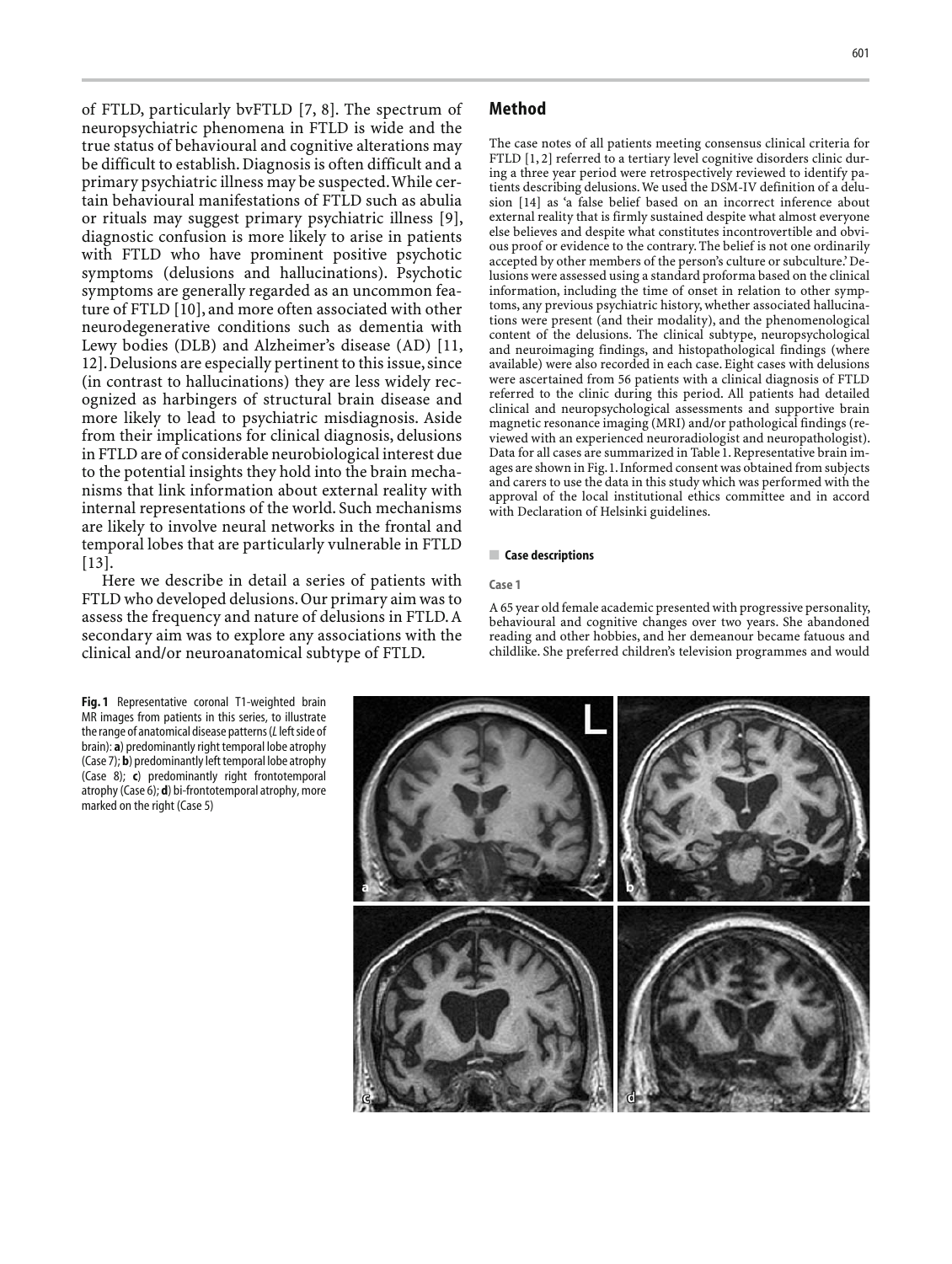|  | Other behavioural      |                           | distractible, hoarding, unempathic,<br>disinhibited, fatuous, echolalia<br>hyperphagia | apathy                  | impulsive, disinhibited, rituals,<br>hyperphagia | apathy, aggression, sweet tooth<br>depression, stereotypies | depression, aggression, apathy,<br>obsessionality, sweet tooth | hoarding, rituals, mental rigidity<br>apathy, sweet tooth, religiosity, | mental rigidity, musicophilia<br>disinhibited, fatuous, rituals,           | unempathic, mental rigidity | * pathologically confirmed; ** pathologically confirmed in parent (autosomal dominant dementia pedigree): all cases had ubiquitin positive, tau-negative neuronal inclusions; *** see text for discussion of atypical features |
|--|------------------------|---------------------------|----------------------------------------------------------------------------------------|-------------------------|--------------------------------------------------|-------------------------------------------------------------|----------------------------------------------------------------|-------------------------------------------------------------------------|----------------------------------------------------------------------------|-----------------------------|--------------------------------------------------------------------------------------------------------------------------------------------------------------------------------------------------------------------------------|
|  | Hallucinations         |                           | none                                                                                   | visual                  | tactile                                          | sinister visual<br>and auditory                             | none                                                           | ?visual                                                                 | none                                                                       | $sonatic -$<br>tactile      |                                                                                                                                                                                                                                |
|  | delusion(s)<br>Type of |                           | pelief famous<br>comedian<br>in house<br>resident                                      | erotomania<br>paranoid; | nfestation<br>(fleas and<br>snakes)              | religious                                                   | persecutory;<br>paranoid                                       | footballers<br>of famous<br>delusional<br>memories                      | body dysmorphic;<br>grandiose belief<br>of own celebrity<br>contamination; | parasitosis,<br>somatic     |                                                                                                                                                                                                                                |
|  | Delusions              | of illness?<br>first year | Yes                                                                                    | Yes                     | $\frac{1}{2}$                                    | Yes                                                         | Yes                                                            | Yes                                                                     | Yes                                                                        | Yes                         |                                                                                                                                                                                                                                |
|  |                        | ΥŚ                        | $N^{12, 13}$                                                                           | $\overline{N}^4$        | $\tilde{N}^2$                                    | n/a                                                         | $\tilde{N}^2$                                                  | $N^2$                                                                   | $\overline{M}^4$                                                           | $\tilde{N}^2$               |                                                                                                                                                                                                                                |
|  |                        | 出                         | z                                                                                      | z                       | $\geq$                                           | n/a                                                         | z                                                              | z                                                                       | n/a                                                                        | z                           |                                                                                                                                                                                                                                |
|  |                        | SWC                       | n/a                                                                                    | n/a                     | $\stackrel{5}{=}$                                | n/a                                                         | $N^{15}$                                                       | $N^{15}$                                                                | n/a                                                                        | $\overline{15}$             |                                                                                                                                                                                                                                |
|  |                        | Naming                    | $\bar{z}$                                                                              | $\equiv$                | $\equiv$                                         | $\bar{\mathbb{E}}$                                          | $\bar{z}$                                                      | $\bar{\mathbb{E}}$                                                      | $\equiv$                                                                   | $\equiv$                    |                                                                                                                                                                                                                                |
|  |                        | Vis<br>Σ                  | உ                                                                                      | $\overline{ }$          | $\overline{ }$                                   | n/a                                                         | n/a                                                            | $\tilde{z}$                                                             | $\approx$                                                                  | $\bar{N}^2$                 |                                                                                                                                                                                                                                |
|  | Neuropsychology        | Verb<br>Σ                 | உ                                                                                      | உ                       | $\tilde{=}$                                      | $\infty$                                                    | n/a                                                            | $\tilde{=}$                                                             | $\tilde{\mathbb{Z}}$                                                       | n/a                         |                                                                                                                                                                                                                                |
|  |                        | Exec                      | [6, 17, 18]                                                                            | $\overline{\mathsf{d}}$ | 3,5                                              | $=$                                                         | 4,6                                                            | [2, 3, 4, 5]                                                            | 14, 6                                                                      | N <sup>5, 20</sup>          |                                                                                                                                                                                                                                |
|  |                        | PIQ                       | 73                                                                                     | $\mathcal{R}$           | n/a                                              | n/a                                                         | 83                                                             | 87                                                                      | $\sqrt{2}$                                                                 | $125^{22}$                  |                                                                                                                                                                                                                                |
|  |                        | $\subseteq$               | 84                                                                                     | $\overline{6}$          | $\overline{9}$                                   | $\overline{6}$                                              | $\overline{8}$                                                 | 95                                                                      | 73                                                                         | n/a                         |                                                                                                                                                                                                                                |
|  |                        | MMSE<br>(/30)             | 26                                                                                     | $\frac{5}{2}$           | $\frac{15}{2}$                                   | 25                                                          | 27                                                             | $\frac{5}{2}$                                                           | $\overline{2}$                                                             | $\frac{5}{2}$               |                                                                                                                                                                                                                                |
|  | Brain MRI:             | regional<br>atrophy       | <b>Bilat FL</b>                                                                        | n/a                     | Bilat FL, R>L                                    | Bilat FL, aTL,<br>peri-Sylvian                              | F-TL R>L                                                       | $F$ -TL, $R$ >L                                                         | Bilat aTL,<br>$\overline{\geq}$                                            | Bilat aTL,<br>$\frac{1}{2}$ |                                                                                                                                                                                                                                |
|  | Syndrome               |                           | bvFTLD-MND                                                                             | bvFTLD                  | bvFTLD                                           | bvFTLD                                                      | bvFTLD                                                         | bvFTLD                                                                  | bvFTLD                                                                     | tvFTLD(SD)                  |                                                                                                                                                                                                                                |
|  | M/F                    |                           | щ                                                                                      | щ                       | Σ                                                | щ                                                           | Σ                                                              | Σ                                                                       | щ                                                                          | щ                           |                                                                                                                                                                                                                                |
|  | Age                    |                           | 65                                                                                     | 59                      | 56                                               | 52                                                          | $\pmb{\mathbb{S}}$                                             | 53                                                                      | 55                                                                         | 84                          |                                                                                                                                                                                                                                |
|  | Case                   |                           |                                                                                        | $\tilde{2}^*$           | $3**$                                            | 4                                                           | 5                                                              | $\circ$                                                                 | $\overline{ }$                                                             | $8***$                      | in this case                                                                                                                                                                                                                   |

Table 1 Clinical, neuropsychological, and brain imaging features of cases in this series Table 1 Clinical, neuropsychological, and brain imaging features of cases in this series

Neuropsychological assessment: ' CAMCOG-R; ? Hayling Sentence Completion Test; <sup>3</sup> Modified Card Sorting Test; <sup>4</sup> Stroop Test; <sup>5</sup> Trail Making B Test; <sup>6</sup>Weigl Sorting Test; <sup>7</sup>Cognitive Estimates Test; <sup>8</sup>Wechsler Memor aTL anterior temporal lobe; Bilat bilateral; bvFTLD behavioural variant frontotemporal lobar degeneration; Exec executive function; FF famous faces recognition; FL frontal lobe; I impaired (< 5th percentile where normative III: Logical Memory I and II; 9 Recognition Memory Test – Words and Faces; <sup>10</sup> Short Recognition Memory Test – Words and Faces; <sup>11</sup> Graded Naming Test; <sup>12</sup> VOSP Object Decision; <sup>13</sup> VOSP Cube Analysis; <sup>14</sup> VOSP Incomp data available); L left; MMSE Mini-Mental State Examination (Folstein) score; MND motor neuron disease; N normal (> 5<sup>th</sup> percentile where normative data available); *n/a* data not available; PIQ performance IQ; R right; Neuropsychological assessment: 1 CAMCOG-R; 2 Hayling Sentence Completion Test; 3 Modified Card Sorting Test; 4 Stroop Test; 5 Trail Making B Test; 6 Weigl Sorting Test; 7 Cognitive Estimates Test; 8 Wechsler Memory Scalesemantic dementia; SWC single word comprehension; tvFTLD temporal variant FTLD; Verb M verbal memory; VIQ verbal IQ; Vis M visual memory; VS visuospatial/visuoperceptual function

letters; 15 Synonyms Test; 16 Famous Faces; 17 Verbal fluency; 18 Proverb interpretation; 19 VOSP Position Discrimination; 20 Delis and Kaplan Design Fluency; 21 Camden Pictorial Memory Test; 22 Ravens Advanced Matrices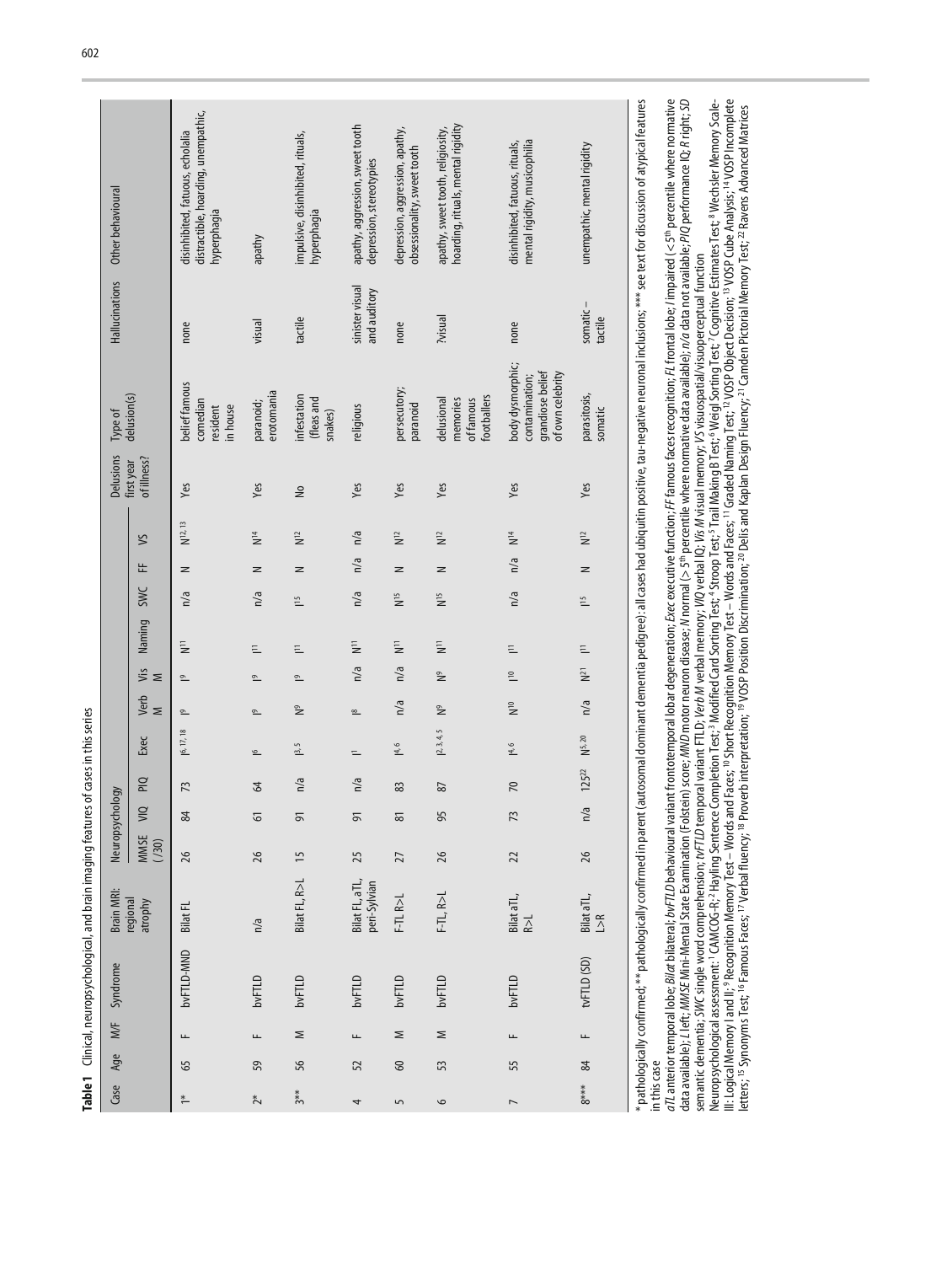switch channels continually. She became less affectionate and empathic toward others, and would make embarrassing remarks in public and laugh inappropriately. She hoarded magazines and ate voraciously, with a preference for sweet foods, and required prompting to change her clothes. Delusions emerged within the first year of the illness. She insisted that a well-known British comedian and his family had moved into her house and she would prepare meals for them. She also believed there was a black panther living in the garden. She inferred their presence from sounds which she attributed to them, and could not be persuaded that these beliefs were false.

 The past medical history included idiopathic thrombocytopenia, managed with oral prednisolone and splenectomy; she had received oral corticosteroid therapy for six years prior to the onset of behavioural symptoms, which began several months post- splenectomy while she was taking a tapered dose of prednisolone (15 mg alternate daily). There was no history of psychiatric illness, and no family history of dementia.

 On initial examination she was impulsive, jocular and disinhibited. There was impaired attention, profound executive deficits and echolalia. There was wasting of hand and foot muscles with fasciculations of the left quadriceps, though no limb or bulbar weakness. Electromyography confirmed widespread denervation of upper and lower limbs consistent with anterior horn cell disease. Over the next four months she became profoundly echolalic and echopraxic, with ideational apraxia for limb and orofacial movements. The general neurological examination now revealed widespread fasciculations and generalised muscle wasting, and a left extensor plantar response.

 The patient died following development of acute respiratory failure. Post mortem findings were those of frontotemporal dementia with motor neuron disease (FTD-MND).

#### Case 2

A 59 year old woman presented with a two-year history of paranoid beliefs that people were hiding in bushes outside her house and trying to break in. She insisted that she could see them and described their appearance as 'Rastafarian'. She also maintained that she was having an affair with a man whom her family confirmed did not exist, and that if she dialed 3 on the telephone she would get a direct line to him. She could not be persuaded that these beliefs were untrue. She became increasingly unmotivated, spending much of the day watching television and requiring prompting with activities of daily living. Her conversation became very limited.

 She was initially given a diagnosis of paraphrenia and prescribed a combination of antipsychotics and antidepressants, with no improvement. She became profoundly apathetic with daytime somnolence. The past medical history was unremarkable. There was no previous psychiatric history and no known family history of dementia.

 On examination, she exhibited flattened affect, with limited eye contact. Spontaneous speech was reduced and aprosodic. Concentration and memory for recent events were impaired. The general neurological examination was normal.

 The patient died three years after symptom onset. Post mortem histopathological examination revealed ubiquitin-positive, tau and α-synuclein-negative abnormal neurites and intraneuronal cytoplasmic inclusions.

#### Case 3

A 56 year old male builder presented with progressive cognitive and behavioural decline over four years. He took medical retirement on account of erratic work performance, he lost his driving licence due to recklessness, and he exhibited odd behaviors such as digging a canal in his garden. He became disinhibited and fatuous and engaged in compulsive hoarding and rituals. He developed hyperphagia and sweet tooth. There were no features of a major mood disorder. He developed word-finding difficulties with reduced spontaneous speech, became more forgetful and distractible, and had difficulty dressing. Three years into the illness, he was preoccupied with unusual somatic sensations, for example complaining of generalised pruritus which he attributed to snakes or fleas crawling over his skin. This was an unshakable belief which, when challenged, he rationalised as in keeping with the behaviour of such creatures, and led him to shower so frequently that his skin became excoriated. He described the 'carpet snakes' in detail, although he had never seen them. He also described a sense of depersonalisation and feeling "out of his body". The past medical history included hypercholesterolemia, managed with atorvastatin. There was a strong autosomal dominant family history of dementia with frontotemporal features and his mother had been found to have ubiquitin-positive, tau-negative intraneuronal inclusions at post-mortem examination.

 On examination, he was disinhibited, impulsive and perseverative. There was facial impassivity, impersistence of eye closure and tongue protrusion, a brisk jaw jerk and pout reflex. The general neurological examination was otherwise unremarkable.

#### Case 4

A 52 year old female shoe-shop assistant had developed progressive behavioural change over a period of 7 years. She initially described hearing a male voice she believed to be Satan speaking to her. The voice would order her to perform unpleasant, sinister acts such as harming her daughter or putting a hot iron to her own face. She believed that particular houses and places were associated with an evil presence, and on one occasion could not be persuaded by her family to enter an apartment on this account. She later developed unpleasant visual hallucinations of monsters. Work colleagues reported she was making mistakes with shoe sizes and acting inappropriately towards customers. Subsequently she became increasingly restless and distractible and would perform meaningless stereotypical actions. She took up smoking, developed a sweet tooth and exhibited anti-social behaviours such as stealing. She was placed in a long-term psychiatric assessment ward due to her profound behavioural difficulties. Trials of antidepressant and antipsychotic medication produced no benefit. She had no difficulties with topographical orientation or with recognizing familiar faces. There was no significant previous medical or psychiatric history. There was no family history of neurological illness, however a number of family members were described as having difficult personalities with drug abuse and social problems.

 On examination, she was agitated. Cognitive estimates were abnormal and on a test of similarities, she provided verbose and concrete responses. The general neurological examination was unremarkable.

#### Case 5

A 60 year old left-handed retired policeman had developed progressive personality and behavioural change over a 6 year period, beginning with the acute onset of paranoid and persecutory delusions. He believed that colleagues were plotting to poison him and breaking into his house. When challenged he offered an elaborate defense of these beliefs and could not be dissuaded from holding them. He took an overdose of paracetamol and was admitted to hospital for treatment of depression. There was some response to antidepressant therapy and he was able to return to work briefly before taking early retirement. His social skills further deteriorated, and he behaved aggressively toward strangers and family members. He developed a sweet tooth, and began smoking and drinking heavily. He became increasingly obsessed with purchasing bargain items, spending much time seeking these. Subsequently he became withdrawn and apathetic, and would lie in bed for days at a time. A further trial of antidepressant therapy (sertraline) produced no benefit. There was a past medical history of ischaemic heart disease, hypertension and impaired glucose tolerance, but no history of psychiatric illness. Medications at the time of the onset of the neruobehavioural syndrome comprised aspirin, atenolol and simvastatin. His mother had developed behavioural change and paranoia in her fifties prior to her death from a stroke.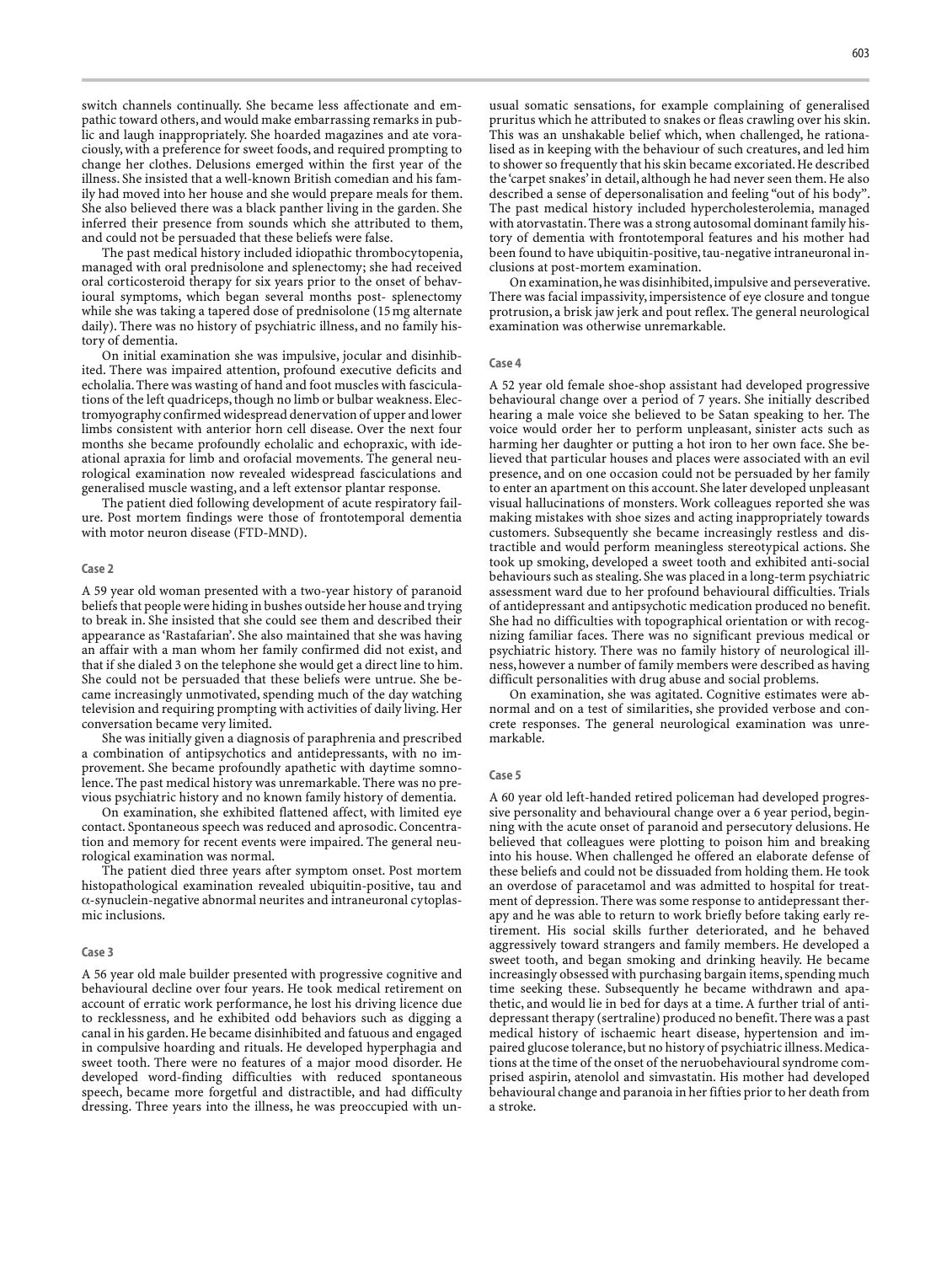On examination, he was distractible and impassive with a fatuous demeanour, and adynamic aphasia. Executive deficits were evident. The general neurological examination was normal.

#### Case 6

A 53 year old male policeman presented with progressive personality and behavioural change over a three-year period. Work colleagues complained about his poor performance and social skills and his attendance became erratic. He became withdrawn and self-absorbed, though there were no associated mood symptoms. Within the first year of the illness, he began describing detailed delusions involving famous football players. He believed that one of these football players regularly shopped at his local supermarket, and that he had seen him there on many occasions. He would also tell his wife that he had received large sums of money or gifts of odd items such as electrical appliances and when challenged, would offer plausible explanations. He developed a sweet tooth, hoarding of food and other obsessional behaviours and routines, and would frequently talk about religion. He neglected self-care and required prompting to change his clothes, and he had increasing difficulty performing simple tasks such as using the cooker. Spontaneous speech became impoverished. There was a past history of depression five years previously, which responded successfully to antidepressant therapy (citalopram). His father had been hospitalised with depression and was found to have been stealing prior to his death from cancer aged 56.

 On examination, the patient was impulsive and perseverative, with a flat affect and poor attention. Spontaneous speech was impoverished but with normal articulation, prosody and grammar. There was evidence of executive impairment and mild word retrieval difficulty. The general neurological examination was normal.

#### Case 7

A 55 year old woman had developed progressive personality change and impairment of language over a period of 3 years. She became increasingly disinhibited and childlike, resulting in the loss of her job as a playground supervisor. Early in the course of the disease, she developed grandiose delusions. She believed that others thought she was a well-known television personality, and this led her to approach strangers in public and remonstrate with them. She developed an intense dislike of elderly people. She became increasingly preoccupied with home security and engaged in prolonged checking and tidying rituals. She also refused to handle post, which she believed was contaminated, and would repeatedly wash her hands. She insisted on painting household objects certain colours. She became obsessed with the appearance of her nose, and repeatedly requested corrective surgery. She became increasingly withdrawn and less interested in certain activities such as reading which she had previously enjoyed; however she would listen avidly to a small repertoire of classical music. These behavioural problems were accompanied by progressive difficulties in word-finding, spelling and recognition of familiar faces. The past medical history included hypertension, but no history of psychiatric illness; she took no medications. Her father had been in a nursing home for many years with dementia attributed to chronic alcoholism.

 On examination, she was disinhibited and fatuous. Speech was fluent with occasional paraphasic errors, and there was evidence of impaired single word comprehension, surface dyslexia and executive dysfunction. There was orofacial apraxia, a positive pout and bilateral grasp reflexes.

#### Case 8

An 84 year old woman presented with progressive cognitive and neuropsychiatric deficits over five years. Her first symptom was wordfinding difficulty and subsequently comprehension of language deteriorated, with evolution of a typical SD syndrome. Her memory for events and places appeared largely intact. Early in the illness she developed a delusion of infestation. She attributed benign physical features such as veins and bunions to worms. She reported that she could feel the worms crawling under her skin, causing a prickling sensation over her whole body and also felt them moving within the sinuses of her face. She also believed that her abdomen had become swollen. She was convinced that her cognitive problems were caused by the worm infestation, and would not be persuaded otherwise. These symptoms were accompanied by loss of empathy and rigidity of thought. There was no past medical or psychiatric history and no family history of neurological illness.

 On examination, speech was fluent with anomia and frequent circumlocutions, and there was surface dyslexia. The general neurological examination was normal.

### **Discussion**

Here we have described a series of eight patients with prominent delusions in the context of FTLD. The diagnosis of FTLD was confirmed pathologically in two cases (and in the parent of a third case from an autosomal dominant pedigree). There was suspicion of a relevant family history in at least one other case (Case 5). All patients in this series fulfilled consensus clinical criteria for FTLD [1, 2] and additionally had supportive neuropsychology and typical brain MRI findings (Table 1). These cases demonstrated radiological features previously identified as hallmarks of FTLD [2–4]: regional atrophy predominantly involving the frontal and/or anterior temporal lobes with asymmetric involvement of the cerebral hemispheres. Behavioural variant FTLD was the most frequent clinical subtype, though syndromes of tvFTLD (SD with left temporal lobe atrophy in Case 8) and FTD-MND (pathologically confirmed in Case 1) were also represented. In contrast, none of our patients had the syndrome of PNFA. None of the patients had evidence for an alternative, non-degenerative condition likely to have contributed to the development of delusions; there was a previous episode of depression in Case 6, but this had resolved with antidepressant therapy several years before the onset of the behavioural syndrome. Case 1 had received corticosteroid therapy but this is unlikely to have been the cause of delusions: therapy predated the onset of the behavioural syndrome by a number of years and symptoms began on a reduced dosage regimen. None of our patients had clinical features suggestive of AD (early global episodic memory impairment, topographical disorientation) or DLB (extrapyramidal signs, fluctuation), or radiological evidence of significant vascular disease. Case 8, however, is somewhat problematic: while this patient fulfilled consensus criteria for the SD syndrome, the advanced age at onset here does raise the possibility of a focal variant of AD. While the SD syndrome is unusual as a presentation of AD [15], the presence of atypical features (as here) may increase the likelihood of AD pathology.

The estimated prevalence of delusions in FTLD cohorts in previous studies has ranged from 0 % to 23 %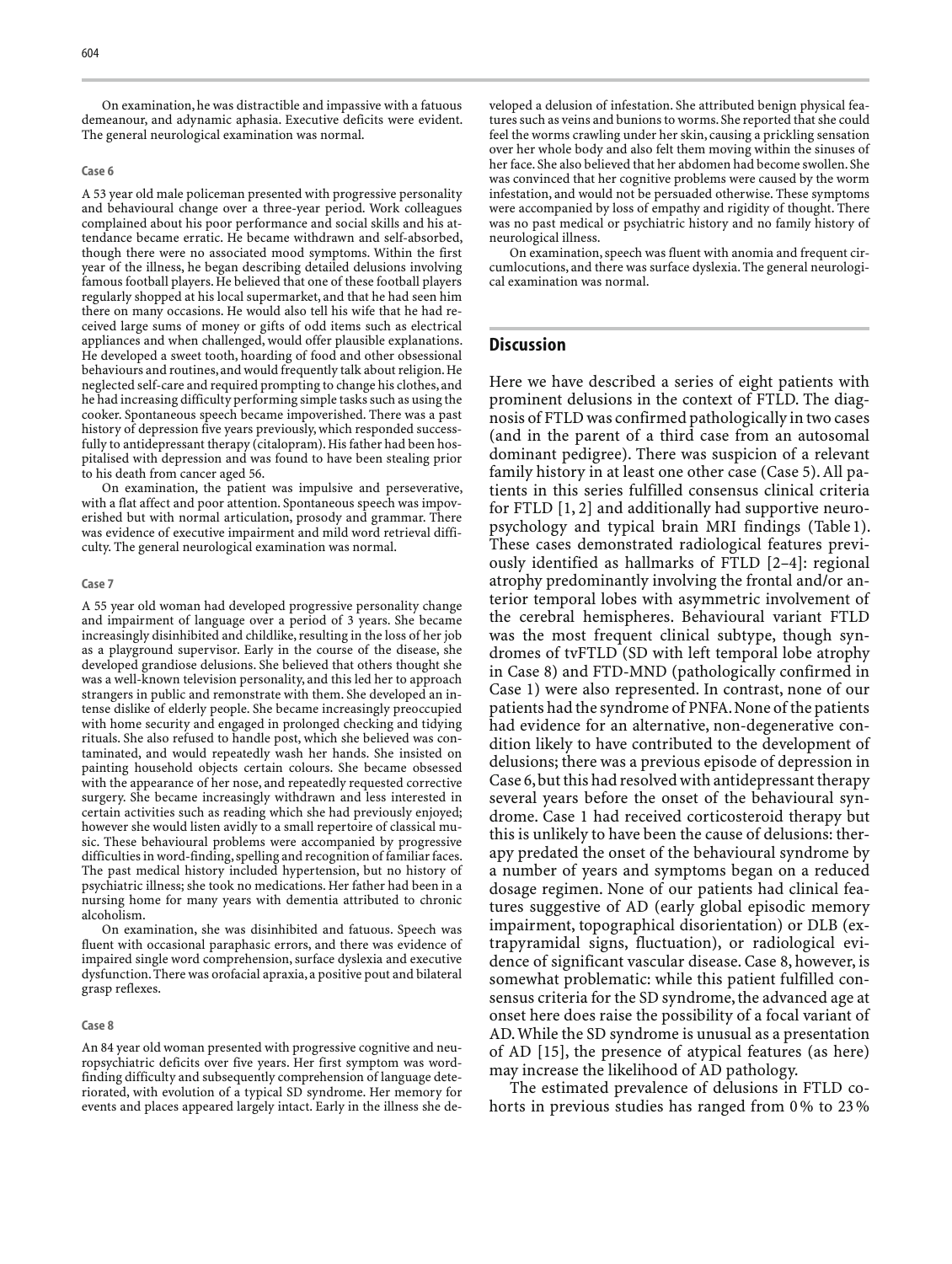[10–12, 16–18]. The estimated prevalence of delusions in patients presenting with FTLD in our tertiary referral population was approximately 14 % (8/56). This compares with the variable but overall substantially greater prevalence (approximately 17–70 %) in AD and DLB, estimated from large series [10, 19–20], though such estimates do not take into account the relative disease stage at which delusions appear. However, it is difficult to estimate the true prevalence of delusions in FTLD based on a retrospective series, as here. Retrospectively acquired cases are subject to ascertainment bias, which tends to over-estimate prevalence. On the other hand, a history of delusions may not have been volunteered spontaneously by patients or carers, particularly as other behavioural and cognitive deficits supervened.

As the present study was retrospective, it was not possible to analyse the characteristics or syndromic associations of delusions uniformly in the entire cohort of FTLD patients. However, delusions were an early and prominent feature of disease, occurring as a leading symptom within a year of clinical onset in seven of the eight patients included in this series. In some cases, delusions preceded the development of cognitive deficits, and bore no obvious relationship to other measures of disease duration or severity (Table 1). Delusions were an enduring feature of FTLD in this series, persisting between two and seven years from onset to the time of recording. There may be a distinction here from other degenerative disorders such as AD or DLB, in which persistent significant delusions tend to occur as a later feature in the context of established neurological disease [20]. Delusional ideation early in the course of AD often involves themes of theft and may be attributable to loss of insight into the individual's own memory difficulties [22]; none of our patients had delusions of this kind. Within the FTLD spectrum, the bvFTLD syndrome and subcortical pathologies (FTD-MND and corticobasal degeneration) appear to be over-represented [18, 21]. Histopathologically, ubiquitin-positive, tau-negative neuronal inclusions (with or without evidence of motor neuron disease) have been most frequently associated with delusions in FTLD [18, 21, 23, 24]. It remains possible that delusions in patients with features of FTLD signal an alternative pathology in at least a proportion of cases, and this can only be resolved by case series with pathological confirmation.

Little information is available concerning the detailed phenomenology of delusions in FTLD, their relationship to other neuropsychiatric and cognitive features, or whether they resemble delusions in other neurological and psychiatric disorders. In one previous study of a patient with pathologically confirmed Pick's disease, religious and paranoid delusions were accompanied by auditory hallucinations [25]. In another study, three patients with pathologically confirmed FTD-MND presented with positive psychotic symptoms: one had a presentation similar to our Case 1, delusions preceding motor symptoms by several years [21]. Bak et al. [23] described a patient with pathologically confirmed FTD-MND who presented with delusions of a phantom lodger similar to Case 1 here. Another patient with FTLD and pathologically confirmed ubiquitin-positive, tau-negative pathology at post mortem presented with prominent delusions of erotomania, somewhat similar to our Case 2 [24]. The delusions described by our patients were phenomenologically rich and diverse (Table 1), including paranoid and persecutory delusions, delusions involving famous people, somatic delusions and delusions of parasitosis/infestation and body part distortion. The psychotic symptoms in our cases were resistant to treatment. It is of interest that certain cardinal symptoms of schizophrenia, such as thought interference, passivity and third-person auditory hallucinations, were not represented, while on the other hand, two patients developed tactile hallucinations (a rarer symptom in schizophrenia). However, the characteristics of the delusions exhibited by our patients are consistent with current formulations that emphasise the often fantastic nature and personal significance of delusional content (for example, Scharfetter's definition of a delusion as 'an overriding rigid conviction which creates a self-evident, private, and isolating reality requiring no proof' [26]).

From a clinical standpoint, the present series raises the possibility that FTLD may account for an unrecognized proportion of cases of late-life delusions. Some of our cases were initially misdiagnosed as having treatment-resistant depression, while patients with late-onset paraphrenia present with psychotic symptoms at a similar age (in contrast to classical schizophrenia, which tends to affect a younger population). Asymmetrical temporal lobe atrophy, a cardinal feature of FTLD, has been described in individuals with paraphrenia [27] and in patients with cognitive impairment associated with delusions [12, 22]: such patients may represent undiagnosed cases of FTLD. Taken together, these observations suggest that further investigations, including brain imaging, are required in any patient with late onset, refractory psychiatric illness and associated behavioural or cognitive deficits, particularly if these evolve over time. Conversely, in patients presenting with features suggestive of FTLD, delusions and other neuropsychiatric symptoms should be actively sought, as they may not be volunteered spontaneously but may contribute to the early decline in inter-personal conduct that is a cardinal feature of FTLD.

The case numbers in this study were small, the findings are based on retrospective analysis of a tertiary referral population and pathological confirmation was obtained in only a minority. Prospective studies are needed to establish whether our findings generalise to the wider population of patients with FTLD in the community, and in particular to determine the true preva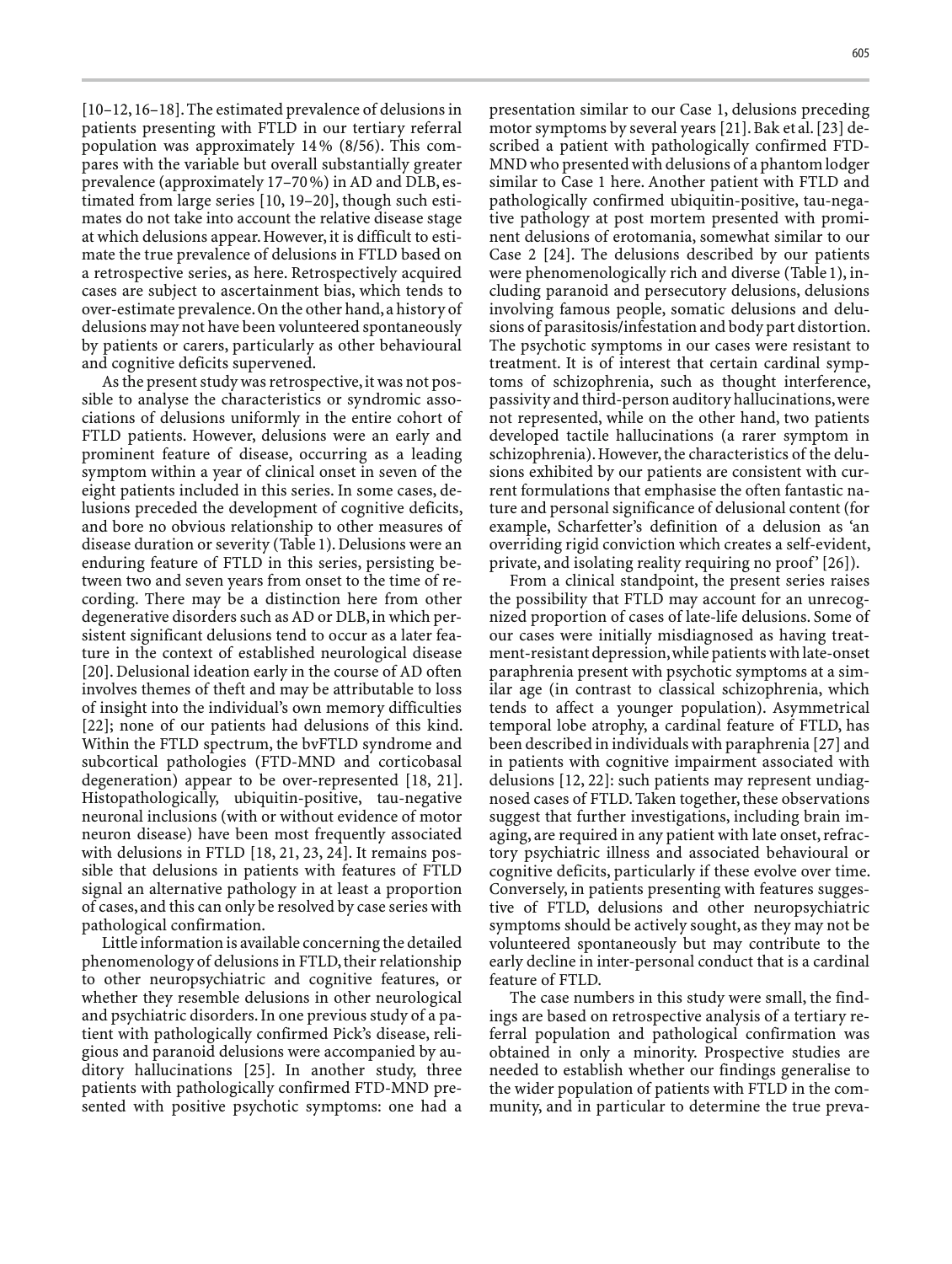lence of delusions in FTLD versus alternative pathologies. Further work will be required to investigate the pathophysiological, histopathological and anatomical correlates of delusions and other neuropsychiatric symptoms in FTLD, to evaluate their clinical and prognostic significance, and to establish their place in differentiating FTLD from other neurodegenerative and psychiatric disorders (or indeed, the proportion of cases in which delusions may signal an alternative pathology). This may be particularly timely as the diagnostic criteria for bvFTLD continue to be critically redefined [28].

■ **Conflict of interest** The authors declare no conflict of interest.

**E** Acknowledgements We thank Dr John Stevens for assistance in analysis of brain images; Dr Miriam Prins, Dr Rene Stolwyk, Ms Natasja Van Harskamp, Dr Karen Oaksford, Ms Gail Robinson, Dr Antonio Incisa della Rocchetta and Ms Julia Hailstone for assistance with neuropsychological assessments; and Dr Janice Holton, Prof Tamas Revesz and Prof Peter Lantos for performing the neuropathological examinations. This work was undertaken at UCLH/UCL who received a proportion of funding from the Department of Health's NIHR Biomedical Research Centres funding scheme. This work is supported by the UK Alzheimer Research Trust and Medical Research Council. JDW is supported by a Wellcome Trust Intermediate Clinical Fellowship. CTL was the recipient of an Alzheimer's Australia Research Travelling Scholarship. The Dementia Research Centre is an Alzheimer's Research Trust Coordinating Centre.

# References

- 1. Neary D, Snowden JS, Gustafson L, Passant U, Stuss D, Black S, Freedman M, Kertesz A, Robert PH, Albert M, Boone K, Miller BL, Cummings J, Benson DF (1998) Frontotemporal lobar degeneration: a consensus on clinical diagnostic criteria. Neurology 51:1546–1554
- 2. McKhann GM, Albert MS, Grossman M, Miller B, Dickson D, Trojanowski JQ (2001) Clinical and pathological diagnosis of frontotemporal dementia. Arch Neurol 58:1803–1809
- 3. Chan D, Fox NC, Scahill RI, Crum WR, Whitwell JL, Leschziner G, Rossor AM, Stevens JM, Cipolotti L, Rossor MN (2001) Patterns of temporal lobe atrophy in semantic dementia and Alzheimer's disease. Ann Neurol 49:433–442
- 4. Rosen HJ, Gorno-Tempini ML, Goldman WP, Perry RJ, Schuff N, Weiner M, Feiwell R, Kramer JH, Miller BL (2002) Patterns of brain atrophy in frontotemporal dementia and semantic dementia. Neurology 58:198–208
- 5. Ogar JM, Dronkers NF, Brambati SM, Miller BL, Gorno-Tempini ML (2007) Progressive nonfluent aphasia and its characteristic motor speech deficits. Alzheimer Dis Assoc Disord 21: S23–S30
- 6. Cairns NJ, Bigio EH, Mackenzie IRA, et al. (2007) Neuropathologic diagnostic and nosologic criteria for frontotemporal lobar degeneration: consensus of the Consortium for Frontotemporal Lobar Degeneration. Acta Neuropathologica 114:5–22
- 7. Gregory CA (1999) Frontal variant of frontotemporal dementia: a crosssectional and longitudinal study of neuropsychiatric features. Psychol Med 29:1205–1217
- 8. Swartz JR, Miller BL, Lesser IM, Booth R, Darby A, Wohl M, Benson DF (1997) Behavioral phenomenology in Alzheimer's disease, frontotemporal dementia, and late-life depression: a retrospective analysis. J Geriatr Psychiatry Neurol 10:67–74
- 9. Gregory CA, McKenna PJ, Hodges JR (1998) Dementia of frontal type and simple schizophrenia: two sides of the same coin? Neurocase 4:1–6
- 10. Mendez MF, Shapira JS, Woods RJ, Licht EA, Saul RE (2008) Psychotic symptoms in frontotemporal dementia: prevalence and review. Dement Geriatr Cogn Disord 25:206–211
- 11. Levy ML, Miller BL, Cummings JL, Fairbanks LA, Craig A (1996) Alzheimer disease and frontotemporal dementias. Behavioral distinctions. Arch Neurol 53:687–690
- 12. Engelborghs S, Maertens K, Nagels G, Vloeberghs E, Marien P, Symons A, Ketels V, Estercam S, Somers N, De Deyn PP (2005) Neuropsychiatric symptoms of dementia: cross-sectional analysis from a prospective, longitudinal Belgian study. Int J Geriatr Psychiatry 20:1028–1037
- 13. Arciniegas DB, Topkoff JL, Held K, Frey L (2001) Psychosis due to neurologic conditions. Curr Treat.Options Neurol 3:347–366
- 14. Diagnostic and Statistical Manual of Mental Disorders, 4<sup>th</sup> Edition (1994) American Psychiatric Publishing: Arlington
- 15. Alladi S, Xuereb J, Bak T, Nestor P, Knibb J, Patterson K, Hodges JR (2007) Focal cortical presentations of Alzheimer's disease. Brain 130:2636–2645
- 16. Hirono N, Mori E, Tanimukai S, Kazui H, Hashimoto M, Hanihara T, Imamura T (1999) Distinctive neurobehavioral features among neurodegenerative dementias. J Neuropsychiatry Clin Neurosci 11:498–503
- 17. Mendez MF, McMurtray A, Chen AK, Shapira JS, Mishkin F, Miller BL (2006) Functional neuroimaging and presenting psychiatric features in frontotemporal dementia. J Neurol Neurosurg Psychiatry 77:4–7
- 18. Hodges JR, Davies RR, Xuereb JH, Casey B, Broe M, Bak TH, Kril JJ, Halliday GM (2004) Clinicopathological correlates in frontotemporal dementia. Ann Neurol 56:399–406
- 19. Ballard CG, O'Brien JT, Swann AG, Thompson P, Neill D, McKeith IG (2001) The natural history of psychosis and depression in dementia with Lewy bodies and Alzheimer's disease: persistence and new cases over 1 year of follow-up. J Clin Psychiatry 62:46–49
- 20. Scarmeas N, Brandt J, Albert M, Hadjigeorgiou G, Papadimitriou A, Dubois B, Sarazin M, Devanand D, Honig L, Marder K, Bell K, Wegesin D, Blacker D, Stern Y (2005) Delusions and hallucinations are associated with worse outcome in Alzheimer disease. Arch Neurol 62:1601–1608
- 21. Nitrini R, Rosemberg S (1998) Psychotic symptoms in dementia associated with motor neuron disease: a pathophysiological hypothesis. J Neuropsychiatry Clin Neurosci 10:456–458
- 22. Geroldi C, Akkawi NM, Galluzzi S, Ubezio M, Binetti G, Zanetti O, Trabucchi M, Frisoni GB (2000) Temporal lobe asymmetry in patients with Alzheimer's disease with delusions. J Neurol Neurosurg Psychiatry 69: 187–191
- 23. Bak TH, O'Donovan DG, Xuereb JH, Boniface S, Hodges JR (2001) Selective impairment of verb processing associated with pathological changes in Brodmann areas 44 and 45 in the motor neurone disease-dementia-aphasia syndrome. Brain 124:103–120